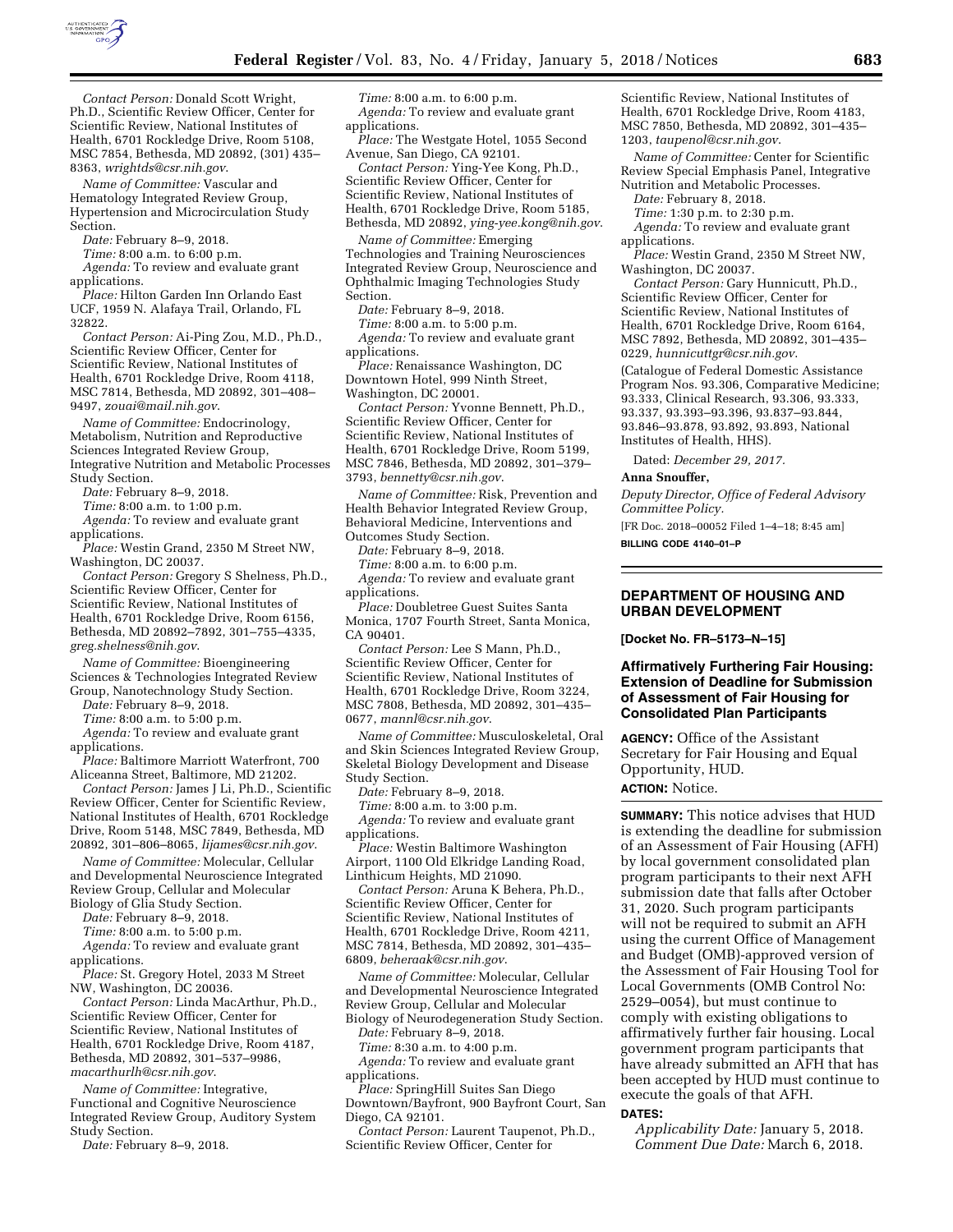**ADDRESSES:** Interested persons are invited to submit comments responsive to this notice to the Office of General Counsel, Regulations Division, Department of Housing and Urban Development, 451 7th Street SW, Room 10276, Washington, DC 20410–0001. All submissions should refer to the above docket number and title. Submission of public comments may be carried out by hard copy or electronic submission.

1. *Submission of Hard Copy Comments.* Comments may be submitted by mail or hand delivery. Each commenter submitting hard copy comments, by mail or hand delivery, should submit comments to the address above, addressed to the attention of the Regulations Division. Due to security measures at all federal agencies, submission of comments by mail often results in delayed delivery. To ensure timely receipt of comments, HUD recommends that any comments submitted by mail be submitted at least 2 weeks in advance of the public comment deadline. All hard copy comments received by mail or hand delivery are a part of the public record and will be posted to *[http://](http://www.regulations.gov) [www.regulations.gov](http://www.regulations.gov)* without change.

2. *Electronic Submission of Comments.* Interested persons may submit comments electronically through the Federal eRulemaking Portal at *[http://www.regulations.gov.](http://www.regulations.gov)* HUD strongly encourages commenters to submit comments electronically. Electronic submission of comments allows the commenter maximum time to prepare and submit a comment, ensures timely receipt by HUD, and enables HUD to make comments immediately available to the public. Comments submitted electronically through the *<http://www.regulations.gov>* website can be viewed by other commenters and interested members of the public. Commenters should follow instructions provided on that site to submit comments electronically.

*No Facsimile Comments.* Facsimile (fax) comments are not acceptable.

*Public Inspection of Comments.* All comments submitted to HUD regarding this notice will be available, without charge, for public inspection and copying between 8 a.m. and 5 p.m., Eastern Time, weekdays at the above address. Due to security measures at the HUD Headquarters building, an advance appointment to review the public comments must be scheduled by calling the Regulations Division at 202–708– 3055 (this is not a toll-free number). Individuals with speech or hearing impairments may access this number through TTY by calling the Federal Relay Service at 800–877–8339 (this is

a toll-free number). Copies of all comments submitted are available for inspection and downloading at *[http://](http://www.regulations.gov) [www.regulations.gov.](http://www.regulations.gov)* 

**FOR FURTHER INFORMATION CONTACT:**  Krista Mills, Deputy Assistant Secretary, Office of Policy, Legislative Initiatives, and Outreach, Office Fair Housing and Equal Opportunity, Department of Housing and Urban Development, 451 7th Street SW, Room 5246, Washington, DC 20410; telephone number 202–402– 6577. Individuals with hearing or speech impediments may access this number via TTY by calling the toll-free Federal Relay Service during working hours at 1–800–877–8339.

# **SUPPLEMENTARY INFORMATION:**

### **I. Background**

On July 16, 2015, at 80 FR 42357, HUD published in the **Federal Register**  its Affirmatively Furthering Fair Housing (AFFH) final rule. The AFFH final rule provides HUD program participants with a new approach for planning for fair housing outcomes that will assist them in meeting their statutory obligation to affirmatively further fair housing as required by the Fair Housing Act, 42 U.S.C. 3608. To assist HUD program participants in meeting this obligation, the AFFH rule provides that program participants must conduct an Assessment of Fair Housing (AFH) using an ''Assessment Tool.'' HUD's AFFH regulations provide for a staggered AFH submission deadline for its program participants. (See 24 CFR 5.160.)

On October 24, 2016, at 81 FR 73129, HUD published a notice extending the deadline for submission of an AFH for local government consolidated plan participants that received in Fiscal Year (FY) 2015, or receive in a subsequent fiscal year, a CDBG grant of \$500,000 or less, or in the case of a HOME consortium, whose members collectively received a CDBG grant of \$500,000 or less, from the program year that begins on or after January 1, 2018, to the program year that begins on or after January 1, 2019 for which a new consolidated plan is due. By notice published in the **Federal Register** on January 13, 2017, at 82 FR 4388, HUD announced the renewal of approval of the Assessment Tool for use by local governments that receive Community Development Block Grants (CDBG), HOME Investment Partnerships Program (HOME), Emergency Solutions Grants (ESG), or Housing Opportunities for Persons With AIDS (HOPWA) formula funding from HUD when conducting and submitting their own AFH, and in some joint and regional collaborations,

as explained in that notice. This Assessment Tool is referred to as the Assessment of Fair Housing Tool for Local Governments.

This notice extends the deadline for submission of an Assessment of Fair Housing (AFH) to all local government consolidated plan program participants until their next AFH submission deadline that falls after October 31, 2020. (See 24 CFR 5.160(a) for information about how to calculate a program participant's AFH submission deadline.) The AFFH rule requires that program participants have no less than 9 months after the publication of the OMB-approved assessment tool to submit their AFH. Therefore, the Department selected the October 31, 2020 date in anticipation that it will complete the Paperwork Reduction Act requirements and receive OMB approval to renew the Assessment of Fair Housing Tool for Local Governments by January 31, 2020. Local government program participants will not be required to submit an AFH using the current OMB-approved version of the Assessment of Fair Housing Tool for Local Governments (OMB Control No: 2529–0054), but must continue to comply with existing statutory obligations to affirmatively further fair housing. (See 42 U.S.C. 3608.) Local government program participants who qualified for an extension under the October 24, 2016 notice are also covered by this notice, extending their deadline for submission of an AFH to their next AFH submission deadline (See 24 CFR 5.160(a).) that falls after October 31, 2020.

Based on the initial AFH reviews, HUD believes that program participants need additional time and technical assistance to adjust to the new AFFH process and complete AFH submissions that can be accepted by HUD. HUD's decision is informed by the review of AFH submissions received. Based on the first 49 AFH initial submissions that received a determination of accept, nonaccept, or deemed accepted from HUD, the Department found that many program participants are striving to meet the requirements of the AFFH rule. In 2017, the Department conducted an evaluation of these submissions and found that more than a third (35%) were initially non-accepted.

HUD's analysis identified several reasons that merit a delay of AFH submission deadlines, including program participants' need for additional technical assistance. HUD determined that many program participants struggled to meet the regulatory requirements of the AFFH rule, such as developing goals that